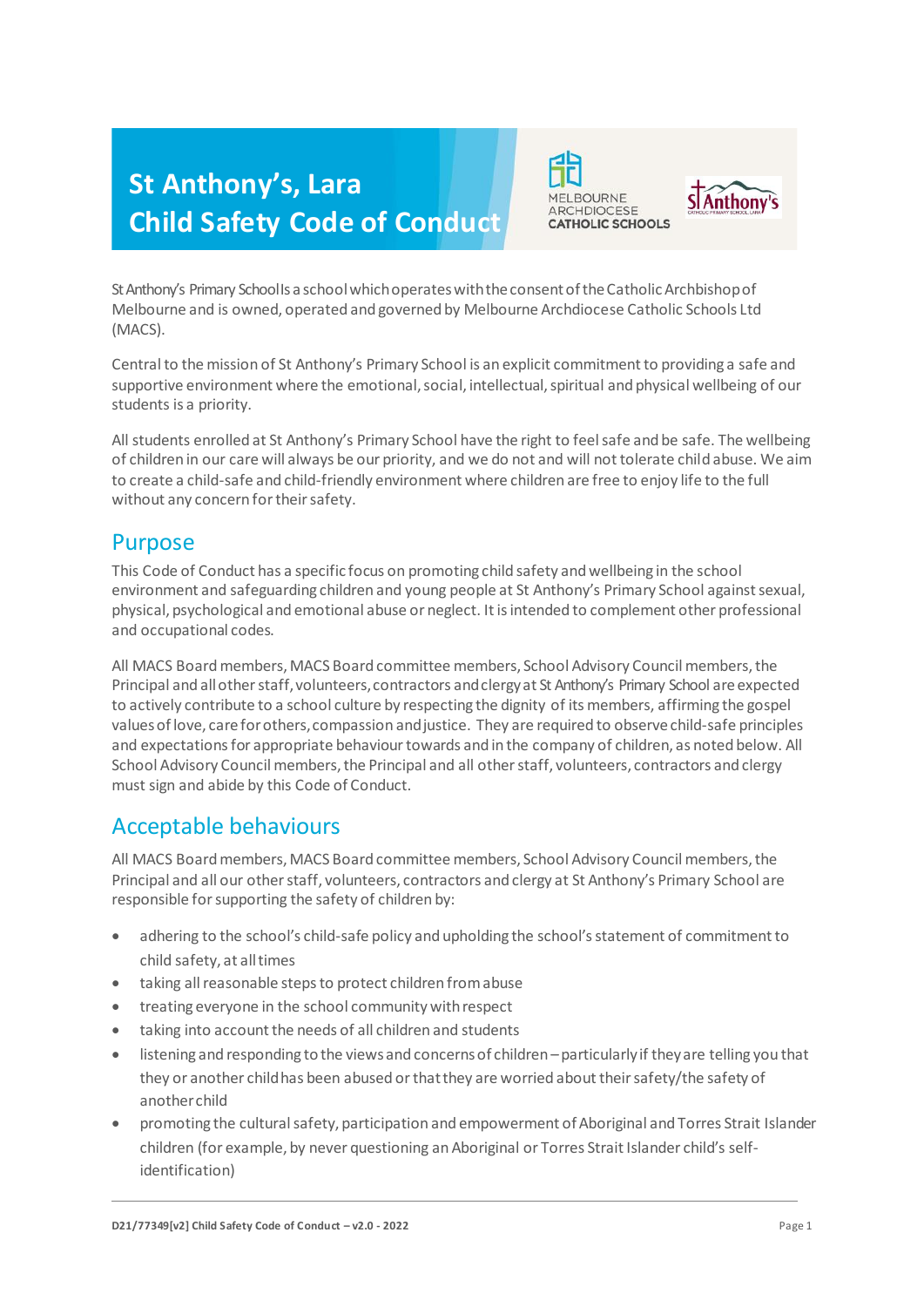- promoting the cultural safety, participation and empowerment of children with culturally and linguistically diverse backgrounds (for example, by having a zero-tolerance for discrimination)
- promoting the safety, participation and empowerment of children with a disability (for example, during personal care activities)
- ensuring as far as practicable that adults are not alone with a child
- reporting any allegations of child abuse to the school's leadership (or child safety officer if the school has appointed someone to thisrole)
- understanding and complying with all reporting obligations as they relate to mandatory reporting and reporting under the *Crimes Act 1958* (Vic.)
- understanding and complying with all obligations as they relate to the reportable conduct scheme including reporting allegations of reportable conduct in accordance with the schools reportable conduct policy
- reporting any child safety concerns to the school's leadership (or child safety officer if the school has appointed someone to thisrole)
- ensuring as quickly as possible that the child is safe if an allegation of child abuse is made
- reporting to the Victorian Institute of Teaching (VIT) any charges, committals for trial or convictionsin relation to a sexual office by a registered teacher, or specific allegations or concerns about a registered teacher
- ensuring they comply with any and all applicable professional or occupational codes of conduct.

## Unacceptable behaviours

All MACS Board members, MACS Board committee members, School Advisory Council members, the Principal and all our other staff, volunteers, contractors and clergy at St Anthony's Primary School must not:

- ignore or disregard any suspected or disclosed childabuse
- developanyspecialrelationshipswithchildren that couldbe seenasfavouritism(for example, the offering of gifts or special treatment for specific children)
- exhibit behaviours with children which may be construed as unnecessarily physical (for example, inappropriate sitting on laps)
- put children at risk of abuse (for example, by lockingdoors)
- initiate unnecessary physical contactwithchildren ordo things of a personalnature that a child can do for themselves (for example, toileting or changing clothes)
- engage in open discussions of a mature or adult nature in the presence of children (for example, personal socialactivities)
- use inappropriate language in the presence of children
- express personal views on cultures, race or sexuality in the presence of children
- discriminate against any child, including because of age, gender, race, culture, vulnerability, sexuality, ethnicity or disability
- work with children while under the influence of alcohol or illegal drugs
- have contact with a child or their family outside school without the school leadership's or child safety officer's (if the school has appointed someone to this role) knowledge and/orconsentortheschool governing authority'sapproval(forexample, unauthorised after-hours tutoring, private instrumental/other lessons or sport coaching); accidental contact, such as seeing people in the street, is appropriate
- have any online contact with a child (including by social media, email, instant messaging) or their family unless necessary (for example, providing families with eNewsletters or assisting students with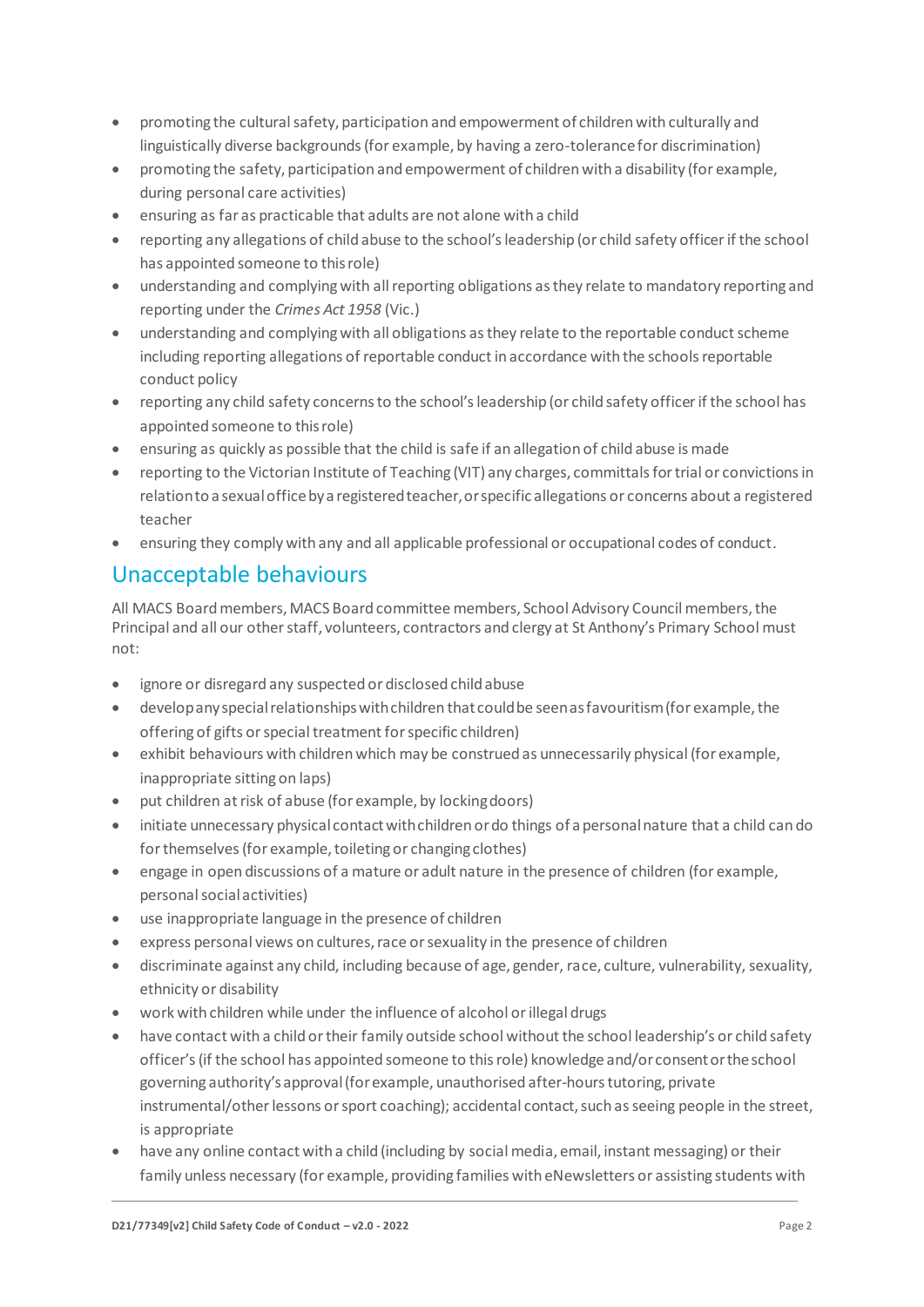their schoolwork)

- use any personal communication channels/devices such as a personal email account
- exchange personal contact details such as phone numbers, social networking sites or email addresses
- photograph or video a child without the consent of the parents, guardians orcarers
- consume alcohol or drugs at school or at school events in the presence of children.

## Teachers

Teachers are also required to abide by the principles relating to relationships with students as set out in the Victorian Teaching Profession's Code of Conduct published by the VIT. These principles include:

- knowing their students well, respecting their individual differences and catering for their individual abilities
- working to create an environment which promotes mutual respect
- modelling and engaging in respectful and impartial language
- protecting students from intimidation, embarrassment, humiliation and harm
- respecting a student's privacy in sensitive matters
- interacting with students without displaying bias or preference
- not violating or compromising the unique position that a teacher holds of influence and trust in their relationship with students.

## Psychologists and school counsellors

In their dealings with students, psychologists and school counsellorsshouldalso take into account their professional obligations as set out in a code of ethics or practice to which they are bound, including because of their membershipof:

- the Australian Health Practitioner Regulation Agency
- the Australian Counselling Association
- Speech Pathology Australia.

#### Sports and recreation

Coaches, staff members and volunteers involved in coaching, training or assisting students during sporting and recreation activities should adopt practices that assist children to feel safe and protected, including:

- using positive reinforcement and avoiding abusive, harassing or discriminatory language
- coaching students to be 'goodsports'
- explaining the reason for the contact and asking for the student's permission if physical contactwitha student by a coachorotheradult is necessaryduring a sporting or other recreational activity
- avoiding (where possible) situations where an adult may be alone with a student such as in a dressing or change room,first aidroom, dormitory orwhenthe student needsto be transported in a vehicle.